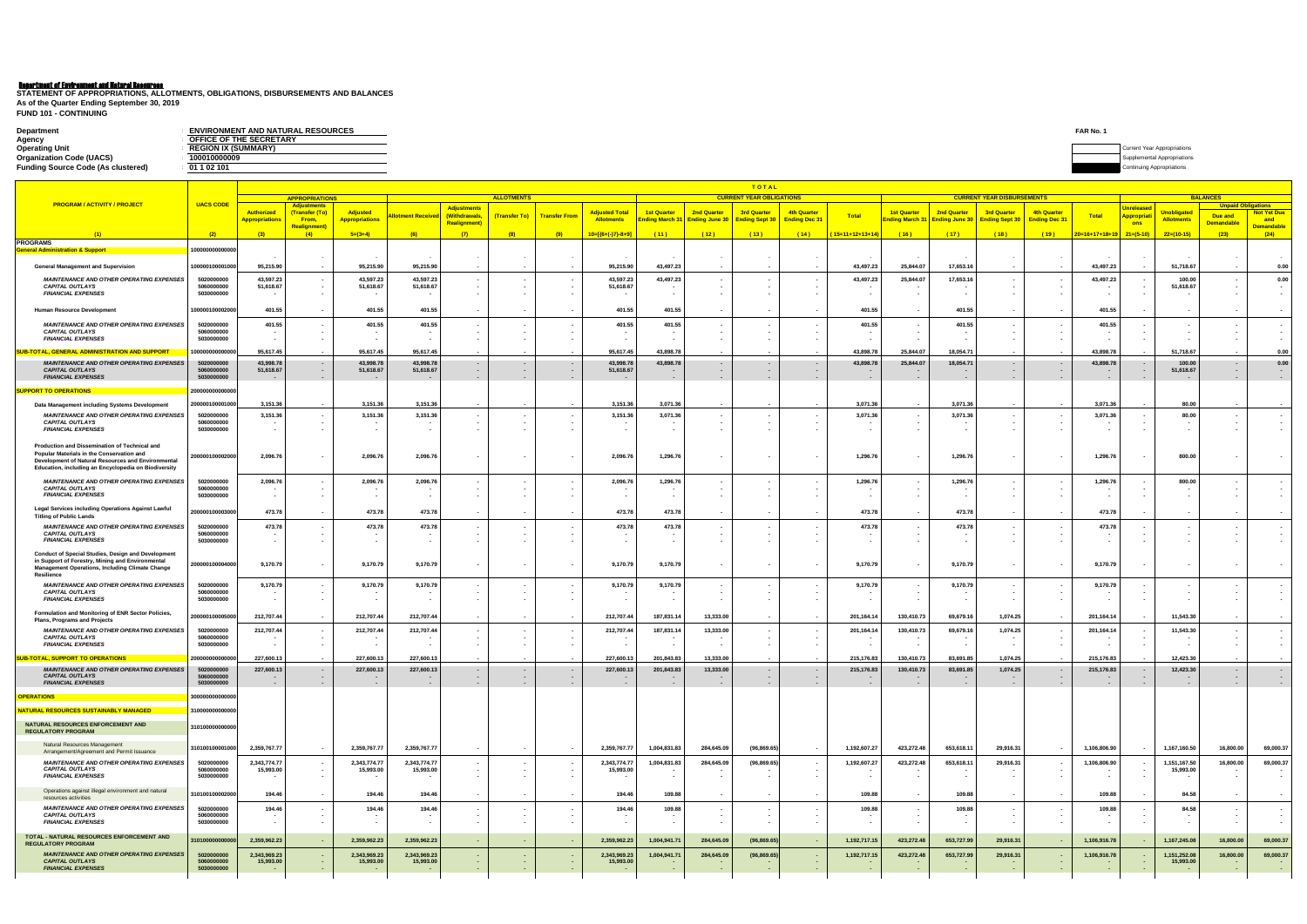## Department of Environment and Natural Resources

| Department                                | <b>ENVIRONMENT AND NATURAL RESOURCES</b> | FAR No. |                           |
|-------------------------------------------|------------------------------------------|---------|---------------------------|
| Agency                                    | OFFICE OF THE SECRETARY                  |         |                           |
| <b>Operating Unit</b>                     | <b>REGION IX (SUMMARY)</b>               |         | ar Appropriations         |
| <b>Organization Code (UACS)</b>           | 100010000009                             |         |                           |
| <b>Funding Source Code (As clustered)</b> | 01 1 02 101                              |         | Continuing Appropriations |
|                                           |                                          |         |                           |

**FUND 101 - CONTINUING STATEMENT OF APPROPRIATIONS, ALLOTMENTS, OBLIGATIONS, DISBURSEMENTS AND BALANCES As of the Quarter Ending September 30, 2019**

|                                                                                       |                          |                                            | <b>TOTAL</b><br><b>ALLOTMENTS</b><br><b>CURRENT YEAR OBLIGATIONS</b><br><b>CURRENT YEAR DISBURSEMENTS</b><br><b>APPROPRIATIONS</b> |                                          |                               |                              |               |                      |                                            |                                      |                          |                                                     |                                            |                               |                                              |                                      |                                             | <b>BALANCES</b>                     |                             |                                            |                                         |                           |                               |
|---------------------------------------------------------------------------------------|--------------------------|--------------------------------------------|------------------------------------------------------------------------------------------------------------------------------------|------------------------------------------|-------------------------------|------------------------------|---------------|----------------------|--------------------------------------------|--------------------------------------|--------------------------|-----------------------------------------------------|--------------------------------------------|-------------------------------|----------------------------------------------|--------------------------------------|---------------------------------------------|-------------------------------------|-----------------------------|--------------------------------------------|-----------------------------------------|---------------------------|-------------------------------|
| <b>PROGRAM / ACTIVITY / PROJECT</b>                                                   | <b>UACS CODE</b>         |                                            | Adjustments                                                                                                                        |                                          |                               |                              |               |                      |                                            |                                      |                          |                                                     |                                            |                               |                                              |                                      |                                             |                                     |                             |                                            |                                         | <b>Unpaid Obligations</b> |                               |
|                                                                                       |                          | <b>Authorized</b><br><b>Appropriations</b> | (Transfer (To<br>From,                                                                                                             | <b>Adjusted</b><br><b>Appropriations</b> | <b>Ilotment Received</b>      | Adjustments<br>(Withdrawals, | (Transfer To) | <b>Transfer From</b> | <b>Adjusted Total</b><br><b>Allotments</b> | <b>1st Quarter</b><br>Ending March 3 | 2nd Quarter              | <b>3rd Quarter</b><br>Ending June 30 Ending Sept 30 | <b>4th Quarter</b><br><b>Ending Dec 31</b> | <b>Total</b>                  | <b>1st Quarter</b><br><b>Ending March 31</b> | 2nd Quarter<br><b>Ending June 30</b> | <b>3rd Quarter</b><br><b>Ending Sept 30</b> | 4th Quarter<br><b>Ending Dec 31</b> | Total                       | <b>Unrelease</b><br><mark>Appropria</mark> | <u>Jnobligated</u><br><b>Allotments</b> | Due and                   | <b>Not Yet Due</b><br>and     |
|                                                                                       |                          |                                            | <b>Realignment</b>                                                                                                                 |                                          |                               | <b>Realignment)</b>          |               |                      |                                            |                                      |                          |                                                     |                                            |                               |                                              |                                      |                                             |                                     |                             | ons                                        |                                         | <b>Demandable</b>         | <b>Demandable</b>             |
| NATURAL RESOURCES CONSERVATION AND                                                    | (2)                      | (3)                                        | (4)                                                                                                                                | $5=(3+4)$                                | (6)                           | (7)                          | (8)           | (9)                  | $10=[(6+(-)7)-8+9]$                        | (11)                                 | (12)                     | (13)                                                | (14)                                       | $(15=11+12+13+14)$            | (16)                                         | (17)                                 | (18)                                        | (19)                                | $120=16+17+18+19$ 21=(5-10) |                                            | $22=(10-15)$                            | (23)                      | (24)                          |
| <b>DEVELOPMENT PROGRAM</b>                                                            | 310200000000000          |                                            |                                                                                                                                    |                                          |                               |                              |               |                      |                                            |                                      |                          |                                                     |                                            |                               |                                              |                                      |                                             |                                     |                             |                                            |                                         |                           |                               |
| <b>Protected Areas, Caves and Wetlands Development</b>                                | 310201000000000          |                                            |                                                                                                                                    |                                          |                               |                              |               |                      |                                            |                                      |                          |                                                     |                                            |                               |                                              |                                      |                                             |                                     |                             |                                            |                                         |                           |                               |
| and Management Sub-Program                                                            |                          |                                            |                                                                                                                                    |                                          |                               |                              |               |                      |                                            |                                      |                          |                                                     |                                            |                               |                                              |                                      |                                             |                                     |                             |                                            |                                         |                           |                               |
| Protected Areas Development and Management                                            | 310201100001000          | 6,794.20                                   |                                                                                                                                    | 6,794.20                                 | 6,794.20                      |                              |               |                      | 6,794.20                                   | 6,794.20                             |                          |                                                     |                                            | 6,794.20                      | 1,120.00                                     | 5,674.20                             |                                             |                                     | 6,794.20                    |                                            |                                         |                           |                               |
| <b>MAINTENANCE AND OTHER OPERATING EXPENSES</b><br><b>CAPITAL OUTLAYS</b>             | 5020000000<br>5060000000 | 6,794.20                                   |                                                                                                                                    | 6,794.20                                 | 6,794.20                      |                              |               |                      | 6,794.20                                   | 6,794.20                             |                          |                                                     |                                            | 6,794.20                      | 1,120.00                                     | 5,674.20                             |                                             |                                     | 6,794.20                    |                                            |                                         |                           |                               |
| <b>FINANCIAL EXPENSES</b>                                                             | 5030000000               |                                            |                                                                                                                                    |                                          |                               |                              |               |                      |                                            |                                      |                          |                                                     |                                            |                               |                                              |                                      |                                             |                                     |                             |                                            |                                         |                           |                               |
| <b>Wildlife Resources Conservation Sub-Program</b>                                    | 310202000000000          |                                            |                                                                                                                                    |                                          |                               |                              |               |                      |                                            |                                      |                          |                                                     |                                            |                               |                                              |                                      |                                             |                                     |                             |                                            |                                         |                           |                               |
| Protection and Conservation Wildlife                                                  | 310202100001000          | 136,054.37                                 |                                                                                                                                    | 136,054.37                               | 136,054.37                    |                              |               |                      | 136,054.37                                 | 135,956.96                           |                          |                                                     |                                            | 135,956.96                    | 79,306.59                                    | 56,650.37                            |                                             |                                     | 135,956.9                   |                                            | 97.41                                   |                           |                               |
| <b>MAINTENANCE AND OTHER OPERATING EXPENSES</b>                                       | 5020000000               | 136,054.37                                 |                                                                                                                                    | 136,054.37                               | 136,054.37                    |                              |               |                      | 136,054.37                                 | 135,956.96                           |                          |                                                     |                                            | 135,956.96                    | 79,306.59                                    | 56,650.37                            |                                             |                                     | 135,956.96                  |                                            | 97.41                                   |                           |                               |
| <b>CAPITAL OUTLAYS</b><br><b>FINANCIAL EXPENSES</b>                                   | 5060000000<br>5030000000 |                                            |                                                                                                                                    |                                          |                               |                              |               |                      |                                            |                                      |                          |                                                     |                                            |                               |                                              |                                      |                                             |                                     |                             |                                            |                                         |                           |                               |
| <b>Coastal and Marine Ecosystems Rehabilitation Sub-</b>                              | 310203000000000          |                                            |                                                                                                                                    |                                          |                               |                              |               |                      |                                            |                                      |                          |                                                     |                                            |                               |                                              |                                      |                                             |                                     |                             |                                            |                                         |                           |                               |
| <u>Program</u>                                                                        |                          |                                            |                                                                                                                                    |                                          |                               |                              |               |                      |                                            |                                      |                          |                                                     |                                            |                               |                                              |                                      |                                             |                                     |                             |                                            |                                         |                           |                               |
| Management of Coastal and Marine Resources/Areas                                      | 10203100001000           | 52,658.48                                  |                                                                                                                                    | 52,658.48                                | 52,658.48                     |                              |               |                      | 52,658.48                                  | 52,086.84                            |                          |                                                     |                                            | 52,086.84                     | 38,638.38                                    | 13,448.46                            |                                             |                                     | 52,086.84                   |                                            | 571.64                                  |                           |                               |
| <b>MAINTENANCE AND OTHER OPERATING EXPENSES</b><br><b>CAPITAL OUTLAYS</b>             | 5020000000<br>5060000000 | 52,658.48                                  |                                                                                                                                    | 52,658.48                                | 52,658.48                     |                              |               |                      | 52,658.48                                  | 52,086.84                            |                          |                                                     |                                            | 52,086.84                     | 38,638.38                                    | 13,448.46                            |                                             |                                     | 52,086.84                   |                                            | 571.64                                  |                           |                               |
| <b>FINANCIAL EXPENSES</b>                                                             | 5030000000               |                                            |                                                                                                                                    |                                          |                               |                              |               |                      |                                            |                                      |                          |                                                     |                                            |                               |                                              |                                      |                                             |                                     |                             |                                            |                                         |                           |                               |
| <b>SUB-TOTAL - Coastal and Marine Ecosystems</b><br><b>Rehabilitation Sub-Program</b> | 310203000000000          | 52,658.48                                  |                                                                                                                                    | 52,658.48                                | 52,658.48                     |                              |               |                      | 52,658.48                                  | 52,086.84                            |                          |                                                     |                                            | 52,086.84                     | 38,638.38                                    | 13,448.46                            | $\overline{\phantom{a}}$                    |                                     | 52,086.84                   |                                            | 571.64                                  |                           |                               |
| <b>MAINTENANCE AND OTHER OPERATING EXPENSES</b>                                       | 5020000000               | 52,658.48                                  |                                                                                                                                    | 52,658.48                                | 52,658.48                     |                              |               |                      | 52,658.48                                  | 52,086.84                            | $\sim$                   |                                                     |                                            | 52,086.84                     | 38,638.38                                    | 13,448.46                            | $\sim$                                      |                                     | 52,086.84                   |                                            | 571.64                                  |                           |                               |
| <b>CAPITAL OUTLAYS</b>                                                                | 5060000000               |                                            |                                                                                                                                    |                                          |                               |                              |               |                      |                                            |                                      |                          |                                                     |                                            |                               |                                              |                                      |                                             |                                     |                             |                                            |                                         |                           |                               |
| <b>FINANCIAL EXPENSES</b>                                                             | 5030000000               |                                            | $\sim$                                                                                                                             |                                          |                               |                              |               |                      |                                            | $\sim$                               |                          |                                                     |                                            |                               |                                              |                                      | $\sim$                                      |                                     |                             |                                            |                                         |                           |                               |
| <b>Land Management Sub-Program</b>                                                    | 310204000000000          |                                            |                                                                                                                                    |                                          |                               |                              |               |                      |                                            |                                      |                          |                                                     |                                            |                               |                                              |                                      |                                             |                                     |                             |                                            |                                         |                           |                               |
| Land Survey, Disposition and Records Management                                       | 310204100001000          | 180,771.62                                 |                                                                                                                                    | 180,771.62                               | 180,771.62                    |                              |               |                      | 180,771.62                                 | 5,020.59                             |                          |                                                     |                                            | 5,020.59                      | 5,020.59                                     |                                      |                                             |                                     | 5,020.59                    |                                            | 175,751.03                              |                           |                               |
| <b>MAINTENANCE AND OTHER OPERATING EXPENSES</b><br><b>CAPITAL OUTLAYS</b>             | 5020000000<br>5060000000 | 180,771.62                                 |                                                                                                                                    | 180,771.62                               | 180,771.62                    |                              |               |                      | 180,771.6                                  | 5,020.59                             |                          |                                                     |                                            | 5,020.59                      | 5,020.59                                     |                                      |                                             |                                     | 5,020.59                    |                                            | 175,751.03                              |                           |                               |
| <b>FINANCIAL EXPENSES</b>                                                             | 5030000000               |                                            |                                                                                                                                    |                                          |                               |                              |               |                      |                                            | $\sim$                               |                          |                                                     |                                            |                               |                                              |                                      | $\sim$                                      |                                     |                             |                                            |                                         |                           |                               |
| For the Requirements of the Comprehensive Agrarian                                    | 10204100002000           | 27,280.64                                  |                                                                                                                                    | 27,280.64                                | 27,280.64                     |                              |               |                      | 27,280.64                                  | 27,280.63                            |                          |                                                     |                                            | 27,280.63                     |                                              | 6,749.72                             | 20,530.91                                   |                                     | 27,280.63                   |                                            | 0.01                                    |                           | 0.00                          |
| Reform Program                                                                        |                          |                                            |                                                                                                                                    |                                          |                               |                              |               |                      |                                            |                                      |                          |                                                     |                                            |                               |                                              |                                      |                                             |                                     |                             |                                            |                                         |                           |                               |
| <b>MAINTENANCE AND OTHER OPERATING EXPENSES</b><br><b>CAPITAL OUTLAYS</b>             | 5020000000<br>5060000000 | 27,280.64                                  |                                                                                                                                    | 27,280.64                                | 27,280.64                     |                              |               |                      | 27,280.64                                  | 27,280.63                            |                          |                                                     |                                            | 27,280.63                     |                                              | 6,749.72                             | 20,530.91                                   |                                     | 27,280.63                   |                                            | 0.01                                    |                           | 0.00                          |
| <b>FINANCIAL EXPENSES</b>                                                             | 5030000000               |                                            |                                                                                                                                    |                                          |                               |                              |               |                      |                                            | $\sim$                               |                          |                                                     |                                            |                               |                                              |                                      | $\overline{\phantom{a}}$                    |                                     |                             |                                            |                                         |                           |                               |
| Program Beneficiaries Development                                                     | 10204100002000           | 25,033.50                                  |                                                                                                                                    | 25,033.50                                | 25,033.50                     |                              |               |                      | 25,033.50                                  | 25,033.49                            |                          |                                                     |                                            | 25,033.49                     |                                              | 4,502.58                             | 20,530.91                                   |                                     | 25,033.49                   |                                            | 0.01                                    |                           | 0.00                          |
| <b>MAINTENANCE AND OTHER OPERATING EXPENSES</b><br><b>CAPITAL OUTLAYS</b>             | 5020000000<br>5060000000 | 25,033.50                                  |                                                                                                                                    | 25,033.50                                | 25,033.50                     |                              |               |                      | 25,033.50                                  | 25,033.49                            |                          |                                                     |                                            | 25,033.49                     |                                              | 4,502.58                             | 20,530.91                                   |                                     | 25,033.49                   |                                            | 0.01                                    |                           | 0.00                          |
| <b>FINANCIAL EXPENSES</b>                                                             | 5030000000               |                                            |                                                                                                                                    |                                          | ٠.                            |                              |               |                      |                                            | $\sim$                               |                          |                                                     |                                            |                               |                                              |                                      | $\sim$                                      |                                     |                             |                                            |                                         |                           |                               |
| Land Surveys and Disposition                                                          | 310204100002000          | 2,247.14                                   |                                                                                                                                    | 2,247.14                                 | 2,247.14                      |                              |               |                      | 2,247.14                                   | 2,247.14                             |                          |                                                     |                                            | 2.247.14                      |                                              | 2.247.14                             |                                             |                                     | 2.247.14                    |                                            |                                         |                           |                               |
| <b>MAINTENANCE AND OTHER OPERATING EXPENSES</b>                                       | 5020000000               | 2,247.14                                   |                                                                                                                                    | 2,247.14                                 | 2,247.14                      |                              |               |                      | 2,247.14                                   | 2,247.14                             |                          |                                                     |                                            | 2,247.14                      |                                              | 2,247.14                             | $\sim$                                      |                                     | 2,247.14                    |                                            |                                         |                           |                               |
| <b>CAPITAL OUTLAYS</b><br><b>FINANCIAL EXPENSES</b>                                   | 5060000000<br>5030000000 |                                            |                                                                                                                                    |                                          |                               |                              |               |                      |                                            | $\overline{\phantom{a}}$             |                          |                                                     |                                            |                               |                                              |                                      | $\sim$                                      |                                     |                             |                                            |                                         |                           |                               |
| <b>SUB TOTAL - Land Management Sub-Program</b>                                        | 1020400000000            | 208,052.26                                 |                                                                                                                                    | 208,052.26                               | 208,052.26                    |                              |               |                      | 208,052.26                                 | 32,301.22                            |                          |                                                     |                                            | 32,301.22                     | 5,020.59                                     | 6,749.72                             | 20,530.91                                   |                                     | 32,301.22                   |                                            | 175,751.04                              |                           | 0.00                          |
| <b>MAINTENANCE AND OTHER OPERATING EXPENSES</b>                                       | 5020000000               | 208,052.26                                 |                                                                                                                                    | 208,052.26                               | 208,052.26                    |                              |               |                      | 208,052.26                                 | 32,301.22                            | $\blacksquare$           |                                                     |                                            | 32,301.22                     | 5,020.59                                     | 6,749.72                             | 20,530.91                                   |                                     | 32,301.22                   |                                            | 175,751.04                              |                           | 0.00                          |
| <b>CAPITAL OUTLAYS</b><br><b>FINANCIAL EXPENSES</b>                                   | 5060000000<br>5030000000 |                                            |                                                                                                                                    |                                          |                               |                              |               |                      |                                            |                                      |                          |                                                     |                                            |                               |                                              |                                      |                                             |                                     |                             |                                            |                                         |                           |                               |
| <b>Forest and Watershed Management Sub-Program</b>                                    | 310205000000000          |                                            |                                                                                                                                    |                                          |                               |                              |               |                      |                                            |                                      |                          |                                                     |                                            |                               |                                              |                                      |                                             |                                     |                             |                                            |                                         |                           |                               |
| Forest Development, Rehabilitation and Maintenance                                    |                          |                                            |                                                                                                                                    |                                          |                               |                              |               |                      |                                            |                                      |                          |                                                     |                                            |                               |                                              |                                      |                                             |                                     |                             |                                            |                                         |                           |                               |
| and Protection                                                                        | 310205100001000          | 56,283,422.94                              |                                                                                                                                    | 56,283,422.94                            | 56,283,422.94                 |                              |               |                      | 56,283,422.94                              | 59,701.20                            | 29,797.56                | 54,213,181.25                                       |                                            | 54,302,680.01                 | 45,237.91                                    | 38,638.85                            | 1,523,261.05                                |                                     | 1,607,137.81                |                                            | 1,980,742.93                            |                           | 52,695,542.20                 |
| <b>MAINTENANCE AND OTHER OPERATING EXPENSES</b><br><b>CAPITAL OUTLAYS</b>             | 5020000000<br>5060000000 | 3,043,069.94<br>53,240,353.00              |                                                                                                                                    | 3,043,069.94<br>53,240,353.00            | 3,043,069.94<br>53,240,353.00 |                              |               |                      | 3,043,069.94<br>53,240,353.00              | 59,701.20                            | 29,797.56                | 2,514,241.25<br>51,698,940.00                       |                                            | 2,603,740.01<br>51,698,940.00 | 45,237.91                                    | 38,638.85                            | 114,049.05<br>1,409,212.00                  |                                     | 197,925.81<br>1,409,212.00  |                                            | 439,329.93<br>1,541,413.00              |                           | 2,405,814.20<br>50,289,728.00 |
| <b>FINANCIAL EXPENSES</b>                                                             | 5030000000               |                                            |                                                                                                                                    |                                          |                               |                              |               |                      |                                            |                                      |                          |                                                     |                                            |                               |                                              |                                      |                                             |                                     |                             |                                            |                                         |                           |                               |
| Soil Conservation and Watershed Management                                            | 310205100002000          | 22,091.51                                  |                                                                                                                                    | 22,091.51                                | 22,091.51                     |                              |               |                      | 22,091.51                                  | 6,367.51                             |                          | 1.00                                                |                                            | 6,368.51                      |                                              | 6,367.51                             | 1.00                                        |                                     | 6,368.51                    |                                            | 15,723.00                               |                           |                               |
| including River Basin and Management and                                              |                          |                                            |                                                                                                                                    |                                          |                               |                              |               |                      |                                            |                                      |                          |                                                     |                                            |                               |                                              |                                      |                                             |                                     |                             |                                            |                                         |                           |                               |
| <b>MAINTENANCE AND OTHER OPERATING EXPENSES</b><br><b>CAPITAL OUTLAYS</b>             | 5020000000<br>5060000000 | 6,367.51<br>15,724.00                      | $\sim$                                                                                                                             | 6,367.51<br>15,724.00                    | 6,367.51<br>15,724.00         |                              |               |                      | 6,367.51<br>15,724.00                      | 6,367.51                             | $\sim$                   | 1.00                                                |                                            | 6,367.51<br>1.00              |                                              | 6,367.51                             | 1.00                                        |                                     | 6,367.51<br>1.00            |                                            | 15,723.00                               |                           |                               |
| <b>FINANCIAL EXPENSES</b>                                                             | 5030000000               |                                            | $\sim$                                                                                                                             |                                          |                               |                              |               |                      |                                            | $\sim$                               | $\overline{\phantom{a}}$ |                                                     |                                            |                               | $\overline{\phantom{a}}$                     |                                      |                                             |                                     |                             |                                            |                                         |                           |                               |
| <b>SUB TOTAL - Forest and Watershed Management Sub-</b>                               | 310205000000000          | 56,305,514.45                              |                                                                                                                                    | 56,305,514.45                            | 56,305,514.45                 |                              |               |                      | 56,305,514.45                              | 66,068.71                            | 29,797.56                | 54,213,182.25                                       |                                            | 54,309,048.52                 | 45,237.91                                    | 45,006.36                            | 1,523,262.05                                |                                     | 1,613,506.32                |                                            | 1,996,465.93                            |                           | 52,695,542.20                 |
| <b>Program</b>                                                                        |                          |                                            |                                                                                                                                    |                                          |                               |                              |               |                      |                                            |                                      |                          |                                                     |                                            |                               |                                              |                                      |                                             |                                     |                             |                                            |                                         |                           |                               |
| <b>MAINTENANCE AND OTHER OPERATING EXPENSES</b><br><b>CAPITAL OUTLAYS</b>             | 5020000000<br>5060000000 | 3,049,437.45<br>53,256,077.00              | $\overline{\phantom{a}}$                                                                                                           | 3,049,437.45<br>53,256,077.00            | 3,049,437.45<br>53,256,077.00 | $\sim$                       |               | $\sim$               | 3,049,437.45<br>53,256,077.00              | 66,068.71<br>$\sim$                  | 29,797.56                | 2,514,241.25<br>51,698,941.00                       | $\overline{\phantom{a}}$                   | 2,610,107.52<br>51,698,941.00 | 45,237.91                                    | 45,006.36                            | 114,049.05<br>1,409,213.00                  |                                     | 204,293.32<br>1,409,213.00  |                                            | 439,329.93<br>1,557,136.00              | $\sim$                    | 2,405,814.20<br>50,289,728.00 |
| <b>FINANCIAL EXPENSES</b>                                                             | 5030000000               |                                            |                                                                                                                                    |                                          |                               | $\sim$                       |               |                      |                                            | $\sim$ $-$                           |                          |                                                     |                                            |                               | $\sim$                                       |                                      |                                             |                                     |                             |                                            |                                         |                           |                               |
| TOTAL - NATURAL RESOURCES CONSERVATION AND<br><b>DEVELOPMENT PROGRAM</b>              | 10200000000              | 56,709,073.76                              |                                                                                                                                    | 56,709,073.76                            | 56,709,073.76                 |                              |               |                      | 56,709,073.76                              | 293,207.93                           | 29,797.56                | 54,213,182.25                                       |                                            | 54,536,187.74                 | 169,323.47                                   | 127,529.1                            | 1,543,792.96                                |                                     | 1,840,645.54                |                                            | 2,172,886.02                            |                           | 52,695,542.20                 |
| <b>MAINTENANCE AND OTHER OPERATING EXPENSES</b>                                       | 5020000000               | 3,452,996.76                               |                                                                                                                                    | 3,452,996.76                             | 3,452,996.76                  |                              |               |                      | 3,452,996.76                               | 293,207.93                           | 29,797.56                | 2,514,241.25                                        |                                            | 2,837,246.74                  | 169,323.47                                   | 127,529.1                            | 134,579.96                                  |                                     | 431,432.54                  |                                            | 615,750.02                              |                           | 2,405,814.20                  |
| <b>CAPITAL OUTLAYS</b><br><b>FINANCIAL EXPENSES</b>                                   | 5060000000               | 53,256,077.00                              | $\sim$                                                                                                                             | 53,256,077.00                            | 53,256,077.00                 | $\sim$                       |               | $\sim$               | 53,256,077.00                              |                                      |                          | 51,698,941.00                                       | $\blacksquare$                             | 51,698,941.00                 |                                              |                                      | 1,409,213.00                                |                                     | 1,409,213.00                |                                            | 1,557,136.00                            | $\sim$                    | 50,289,728.00                 |
|                                                                                       | 5030000000               |                                            |                                                                                                                                    |                                          |                               |                              |               |                      |                                            | $\sim$                               |                          |                                                     |                                            |                               |                                              |                                      |                                             |                                     |                             |                                            |                                         | - 1                       | $\sim$                        |